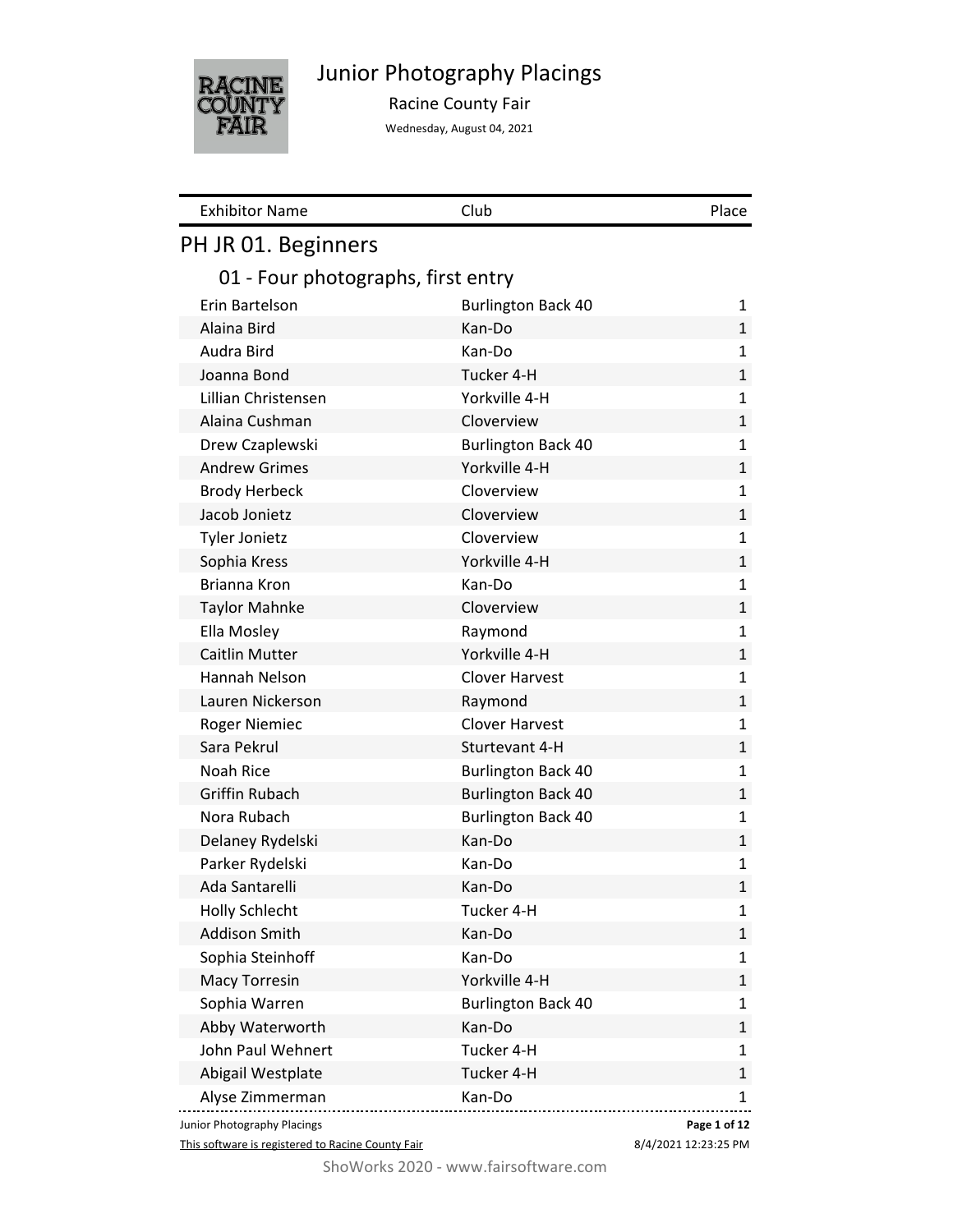| <b>Exhibitor Name</b> | Club | Place |
|-----------------------|------|-------|
|-----------------------|------|-------|

## PH JR 01. Beginners

#### 01 - Four photographs, first entry

| Cassandra Bond       | Tucker 4-H                | $\mathcal{P}$ |
|----------------------|---------------------------|---------------|
| <b>Emmalin Brink</b> | Cloverview                |               |
| Leah Hardin          | Clover Harvest            |               |
| Colleena Jones       | Kan-Do                    |               |
| Grace Lemerond       | <b>Burlington Back 40</b> |               |

#### 02 - Four photographs, second entry

| Alaina Bird       | Kan-Do                    |               |
|-------------------|---------------------------|---------------|
| Audra Bird        | Kan-Do                    | $\mathbf{1}$  |
| Joanna Bond       | Tucker 4-H                | 1             |
| Grace Lemerond    | <b>Burlington Back 40</b> | 1             |
| Caitlin Mutter    | Yorkville 4-H             | 1             |
| Lauren Nickerson  | Raymond                   | $\mathbf{1}$  |
| Rylee Schaefer    | Kan-Do                    | 1             |
| Macy Torresin     | Yorkville 4-H             | $\mathbf{1}$  |
| Abby Waterworth   | Kan-Do                    | 1             |
| John Paul Wehnert | Tucker 4-H                | $\mathbf{1}$  |
| Sara Pekrul       | Sturtevant 4-H            | $\mathcal{P}$ |

#### 05 - Enlargement, first entry

| Erin Bartelson           | <b>Burlington Back 40</b> | $\mathbf{1}$ |
|--------------------------|---------------------------|--------------|
| Audra Bird               | Kan-Do                    | $\mathbf{1}$ |
| Maya Boucher             | Norway                    | $\mathbf{1}$ |
| Kayla Brechtl            | Cloverview                | $\mathbf{1}$ |
| <b>Isabelle Breiling</b> | Tucker 4-H                | $\mathbf{1}$ |
| <b>Emmalin Brink</b>     | Cloverview                | $\mathbf{1}$ |
| Lillian Christensen      | Yorkville 4-H             | $\mathbf{1}$ |
| Paige Christensen        | Yorkville 4-H             | $\mathbf{1}$ |
| Gianna Fiorentino        | Raymond                   | $\mathbf{1}$ |
| <b>Andrew Grimes</b>     | Yorkville 4-H             | $\mathbf{1}$ |
| Kellyn Henningfeld       | <b>Burlington Back 40</b> | $\mathbf{1}$ |
| <b>Brody Herbeck</b>     | Cloverview                | $\mathbf{1}$ |
| Sophia Kress             | Yorkville 4-H             | $\mathbf{1}$ |
| Brianna Kron             | Kan-Do                    | $\mathbf{1}$ |
| Grace Lemerond           | <b>Burlington Back 40</b> | $\mathbf{1}$ |
| Karley Loos              | <b>Burlington Back 40</b> | $\mathbf{1}$ |
| Sam Matuszek             | Raymond                   | $\mathbf{1}$ |
| Ella Mosley              | Raymond                   | $\mathbf{1}$ |
| Caitlin Mutter           | Yorkville 4-H             | 1            |

Junior Photography Placings

This software is registered to Racine County Fair

**Page 2 of 12**

. . . . . . . . . . . . . . .

8/4/2021 12:23:25 PM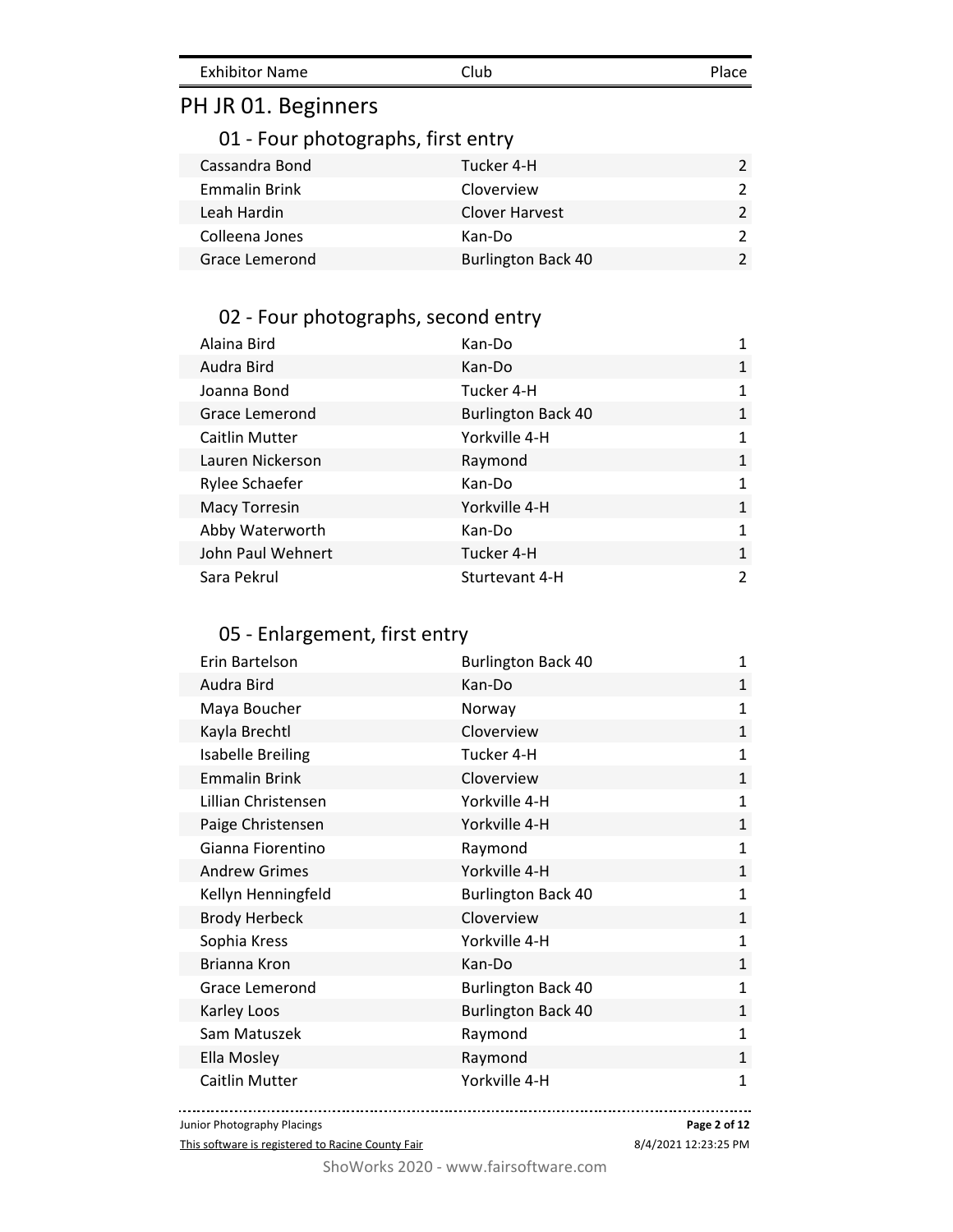| <b>Exhibitor Name</b> | Club | Place |
|-----------------------|------|-------|
|                       |      |       |

## PH JR 01. Beginners

#### 05 - Enlargement, first entry

| <b>Colin Mutter</b>  | Yorkville 4-H             | $\mathbf 1$    |
|----------------------|---------------------------|----------------|
| Hannah Nelson        | <b>Clover Harvest</b>     | $\mathbf{1}$   |
| Lorelei Nelson       | Yorkville 4-H             | $\mathbf{1}$   |
| Lauren Nickerson     | Raymond                   | $\mathbf 1$    |
| <b>Ellie Pieters</b> | <b>Burlington Back 40</b> | $\mathbf{1}$   |
| Noah Rice            | <b>Burlington Back 40</b> | 1              |
| Sylvia Rigert        | Kan-Do                    | $\mathbf{1}$   |
| Delaney Rydelski     | Kan-Do                    | $\mathbf 1$    |
| Parker Rydelski      | Kan-Do                    | $\mathbf{1}$   |
| <b>Addison Seils</b> | Yorkville 4-H             | $\mathbf 1$    |
| Cayden Seils         | Yorkville 4-H             | $\mathbf{1}$   |
| Addison Smith        | Kan-Do                    | $\mathbf{1}$   |
| <b>Macy Torresin</b> | Yorkville 4-H             | $\mathbf{1}$   |
| Kayden Vasil         | Tucker 4-H                | $\mathbf{1}$   |
| Kenley Vasil         | Tucker 4-H                | $\mathbf{1}$   |
| Keegan Waldron Boldt | Raymond                   | $\mathbf{1}$   |
| Sophia Warren        | <b>Burlington Back 40</b> | $\mathbf{1}$   |
| Abby Waterworth      | Kan-Do                    | $\mathbf{1}$   |
| John Paul Wehnert    | Tucker 4-H                | $\mathbf{1}$   |
| Aubrey Young         | Yorkville 4-H             | $\mathbf{1}$   |
| Alyse Zimmerman      | Kan-Do                    | $\mathbf 1$    |
| Alaina Bird          | Kan-Do                    | $\overline{2}$ |
| <b>Ellie Dix</b>     | Norway                    | $\overline{2}$ |
| Mallory Henningfeld  | <b>Burlington Back 40</b> | $\overline{2}$ |
| Colleena Jones       | Kan-Do                    | $\overline{2}$ |
| Damon Krampitz       | Sky's the Limit           | $\overline{2}$ |
| <b>Tyler Licht</b>   | <b>Burlington Back 40</b> | $\overline{2}$ |
| Abby Sagan           | Raymond                   | $\overline{2}$ |
| Ella Sagan           | Raymond                   | $\overline{2}$ |
| Jayden Shoemaker     | Raymond                   | $\overline{2}$ |
| <b>Easton Skewes</b> | Yorkville 4-H             | $\overline{2}$ |
| Sophia Steinhoff     | Kan-Do                    | $\overline{2}$ |

#### 06 - Enlargement, second entry

| Lillian Christensen         | Yorkville 4-H             | 1            |
|-----------------------------|---------------------------|--------------|
| Paige Christensen           | Yorkville 4-H             | 1            |
| Ellie Dix                   | Norway                    | 1            |
| <b>Andrew Grimes</b>        | Yorkville 4-H             | 1            |
| Kellyn Henningfeld          | <b>Burlington Back 40</b> | 1            |
| Mallory Henningfeld         | <b>Burlington Back 40</b> | 1            |
|                             |                           |              |
| Junior Photography Placings |                           | Page 3 of 12 |

This software is registered to Racine County Fair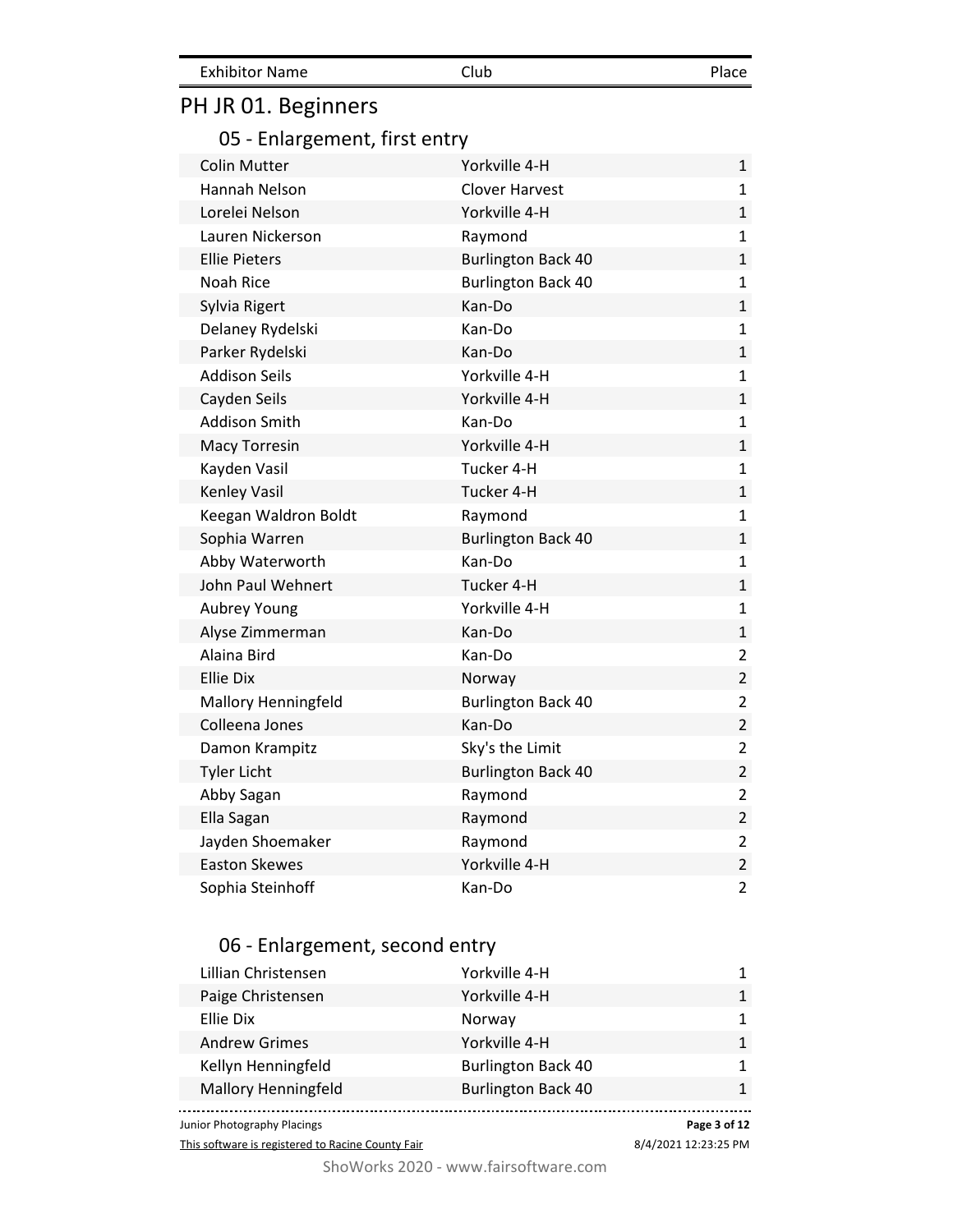## PH JR 01. Beginners

#### 06 - Enlargement, second entry

| <b>Brody Herbeck</b>  | Cloverview                | 1              |
|-----------------------|---------------------------|----------------|
| Damon Krampitz        | Sky's the Limit           | $\mathbf{1}$   |
| Sophia Kress          | Yorkville 4-H             | 1              |
| <b>Tyler Licht</b>    | <b>Burlington Back 40</b> | $\mathbf{1}$   |
| Karley Loos           | <b>Burlington Back 40</b> | $\mathbf{1}$   |
| Kayla Loos            | <b>Burlington Back 40</b> | $\mathbf{1}$   |
| Sam Matuszek          | Raymond                   | $\mathbf{1}$   |
| Ella Mosley           | Raymond                   | $\mathbf{1}$   |
| <b>Colin Mutter</b>   | Yorkville 4-H             | 1              |
| Lorelei Nelson        | Yorkville 4-H             | $\mathbf{1}$   |
| <b>Ellie Pieters</b>  | <b>Burlington Back 40</b> | 1              |
| Noah Rice             | <b>Burlington Back 40</b> | $\mathbf{1}$   |
| Ella Sagan            | Raymond                   | $\mathbf{1}$   |
| Rylee Schaefer        | Kan-Do                    | $\mathbf{1}$   |
| Cayden Seils          | Yorkville 4-H             | $\mathbf{1}$   |
| Jayden Shoemaker      | Raymond                   | $\mathbf 1$    |
| <b>Easton Skewes</b>  | Yorkville 4-H             | $\mathbf{1}$   |
| <b>Addison Smith</b>  | Kan-Do                    | $\mathbf{1}$   |
| <b>Macy Torresin</b>  | Yorkville 4-H             | $\mathbf{1}$   |
| Kenley Vasil          | Tucker 4-H                | $\mathbf{1}$   |
| Keegan Waldron Boldt  | Raymond                   | $\mathbf 1$    |
| Sophia Warren         | <b>Burlington Back 40</b> | $\mathbf{1}$   |
| Abby Waterworth       | Kan-Do                    | $\mathbf{1}$   |
| John Paul Wehnert     | Tucker 4-H                | $\mathbf{1}$   |
| Aubrey Young          | Yorkville 4-H             | $\mathbf 1$    |
| Alyse Zimmerman       | Kan-Do                    | $\mathbf{1}$   |
| Maya Boucher          | Norway                    | $\overline{2}$ |
| <b>Grace Lemerond</b> | <b>Burlington Back 40</b> | $\overline{2}$ |
| Caitlin Mutter        | Yorkville 4-H             | $\overline{2}$ |
| Lauren Nickerson      | Raymond                   | $\overline{2}$ |
| Sylvia Rigert         | Kan-Do                    | $\overline{2}$ |
| <b>Addison Seils</b>  | Yorkville 4-H             | $\overline{2}$ |
| Kayden Vasil          | Tucker 4-H                | $\overline{2}$ |
| Abby Sagan            | Raymond                   | 3              |

#### 07 - Enlargement, third entry

| Junior Photography Placings |               | Page 4 of 12 |
|-----------------------------|---------------|--------------|
|                             |               |              |
| Ellie Dix                   | Norway        |              |
| Paige Christensen           | Yorkville 4-H |              |
| Maya Boucher                | Norway        | 1.           |
| Joanna Bond                 | Tucker 4-H    | 1.           |

This software is registered to Racine County Fair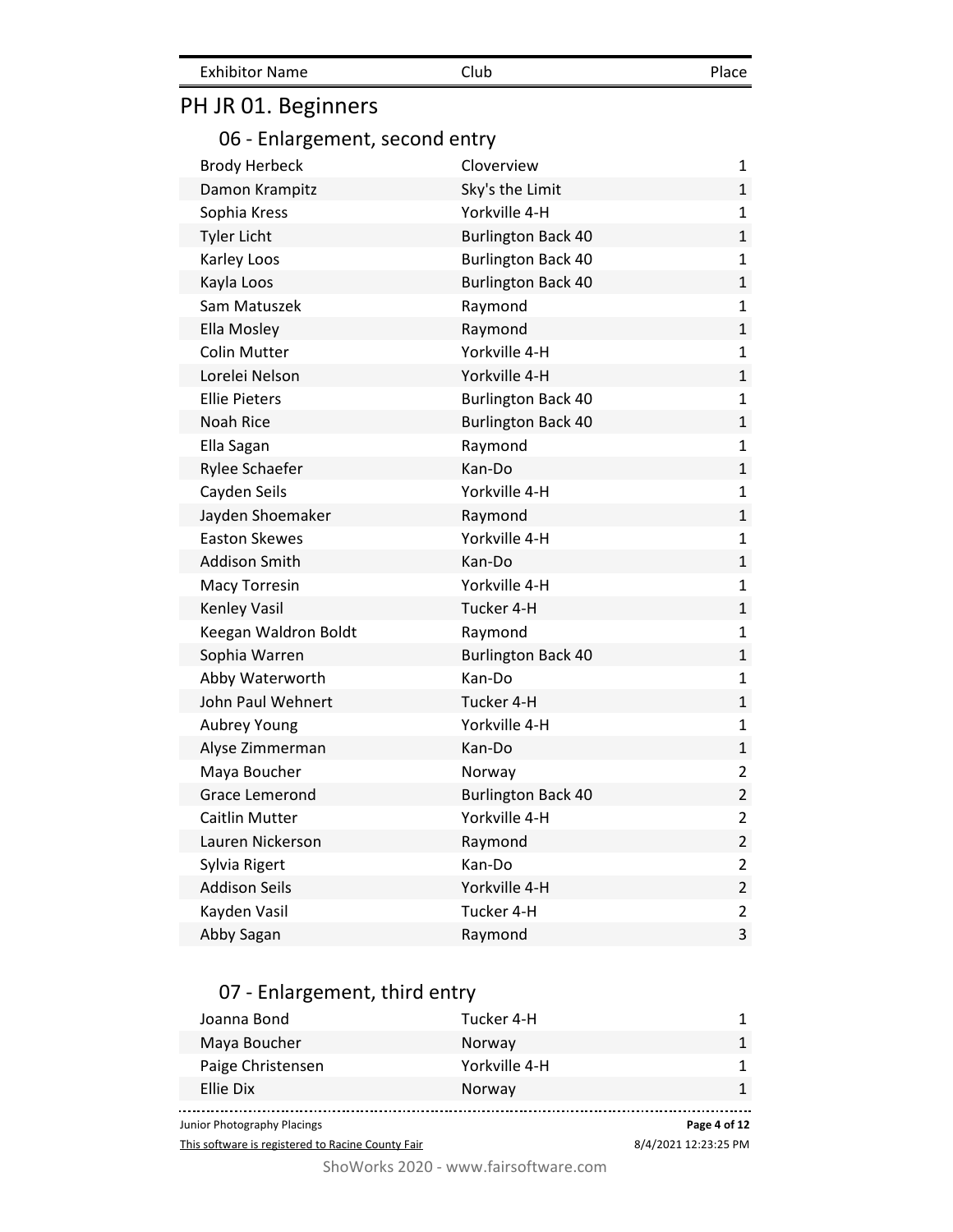## PH JR 01. Beginners

#### 07 - Enlargement, third entry

| <b>Andrew Grimes</b> | Yorkville 4-H             | $\mathbf{1}$   |
|----------------------|---------------------------|----------------|
| Mallory Henningfeld  | <b>Burlington Back 40</b> | $\mathbf{1}$   |
| Damon Krampitz       | Sky's the Limit           | $\mathbf{1}$   |
| Sophia Kress         | Yorkville 4-H             | $\mathbf{1}$   |
| <b>Tyler Licht</b>   | <b>Burlington Back 40</b> | $\mathbf{1}$   |
| Sam Matuszek         | Raymond                   | $\mathbf{1}$   |
| Lorelei Nelson       | Yorkville 4-H             | $\mathbf{1}$   |
| Noah Rice            | <b>Burlington Back 40</b> | $\mathbf{1}$   |
| <b>Addison Seils</b> | Yorkville 4-H             | $\mathbf{1}$   |
| Cayden Seils         | Yorkville 4-H             | $\mathbf{1}$   |
| <b>Easton Skewes</b> | Yorkville 4-H             | $\mathbf{1}$   |
| <b>Addison Smith</b> | Kan-Do                    | $\mathbf{1}$   |
| Kayden Vasil         | Tucker 4-H                | $\mathbf{1}$   |
| Kenley Vasil         | Tucker 4-H                | $\mathbf{1}$   |
| Keegan Waldron Boldt | Raymond                   | $\mathbf{1}$   |
| Aubrey Young         | Yorkville 4-H             | $\mathbf{1}$   |
| Alyse Zimmerman      | Kan-Do                    | $\mathbf{1}$   |
| Kellyn Henningfeld   | <b>Burlington Back 40</b> | $\overline{2}$ |
| Sylvia Rigert        | Kan-Do                    | $\overline{2}$ |
| Abby Sagan           | Raymond                   | $\overline{2}$ |
| Ella Sagan           | Raymond                   | $\overline{2}$ |
| Jayden Shoemaker     | Raymond                   | $\overline{2}$ |

#### 08 - Enlargement, fourth entry

| Joanna Bond          | Tucker 4-H                | $\mathbf{1}$   |
|----------------------|---------------------------|----------------|
| Paige Christensen    | Yorkville 4-H             | $\mathbf{1}$   |
| <b>Tyler Licht</b>   | <b>Burlington Back 40</b> | $\mathbf{1}$   |
| Sam Matuszek         | Raymond                   | $\mathbf{1}$   |
| Lorelei Nelson       | Yorkville 4-H             | $\mathbf{1}$   |
| Sylvia Rigert        | Kan-Do                    | $\mathbf{1}$   |
| Abby Sagan           | Raymond                   | $\mathbf{1}$   |
| Ella Sagan           | Raymond                   | $\mathbf{1}$   |
| <b>Addison Seils</b> | Yorkville 4-H             | $\mathbf{1}$   |
| Cayden Seils         | Yorkville 4-H             | $\mathbf{1}$   |
| Jayden Shoemaker     | Raymond                   | $\mathbf{1}$   |
| <b>Easton Skewes</b> | Yorkville 4-H             | $\mathbf{1}$   |
| Kayden Vasil         | Tucker 4-H                | $\mathbf{1}$   |
| Kenley Vasil         | Tucker 4-H                | $\mathbf{1}$   |
| Keegan Waldron Boldt | Raymond                   | $\mathbf{1}$   |
| Kellyn Henningfeld   | <b>Burlington Back 40</b> | $\overline{2}$ |
|                      |                           |                |

Junior Photography Placings

This software is registered to Racine County Fair

**Page 5 of 12**

8/4/2021 12:23:25 PM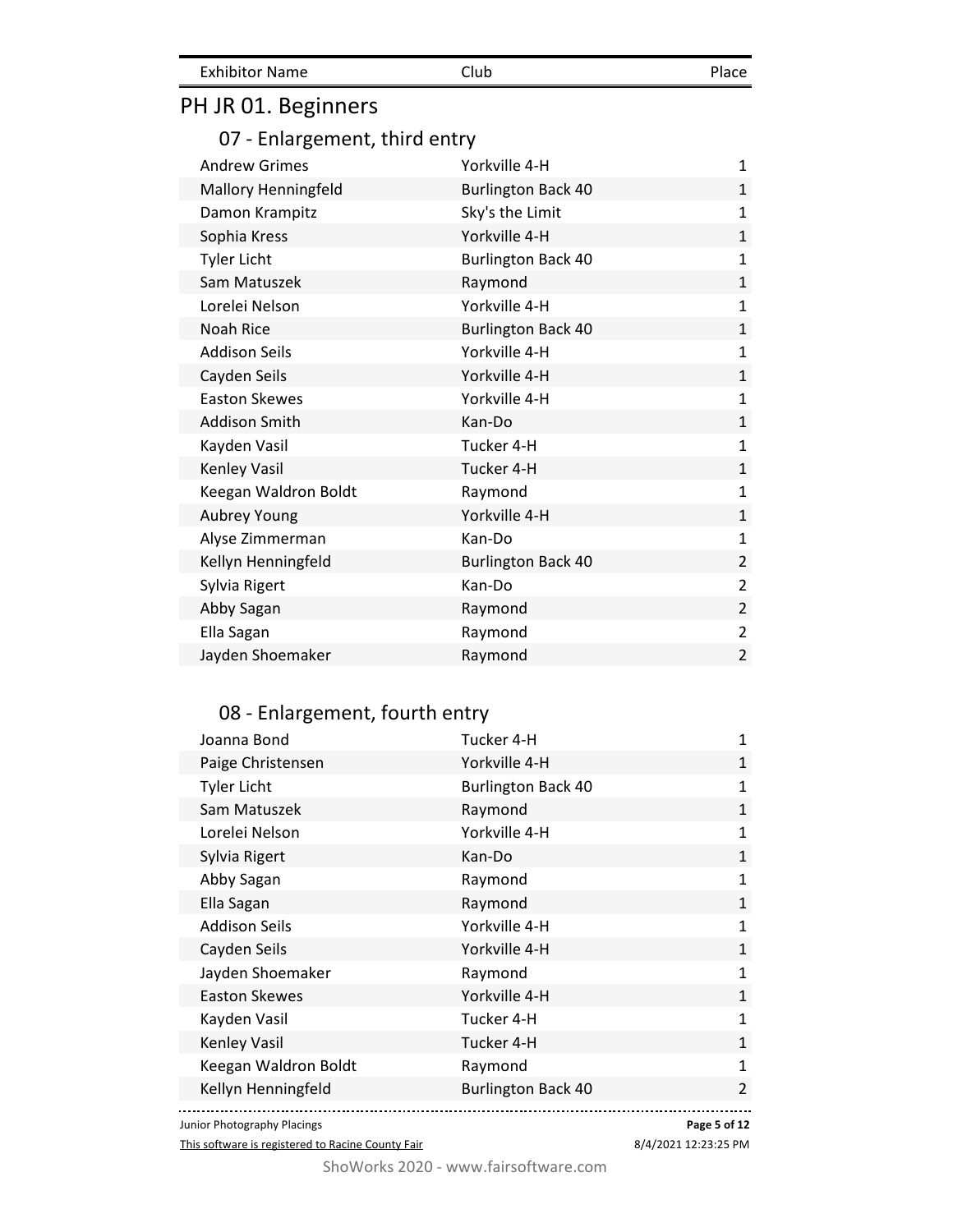| <b>Exhibitor Name</b>          | Club            | Place |
|--------------------------------|-----------------|-------|
| PH JR 01. Beginners            |                 |       |
| 08 - Enlargement, fourth entry |                 |       |
| Damon Krampitz                 | Sky's the Limit |       |
| Aubrey Young                   | Yorkville 4-H   |       |

#### 01 - Four photographs, first entry

| <b>Addison Bartelt</b>    | <b>Burlington Back 40</b> | 1            |
|---------------------------|---------------------------|--------------|
| Kennedy Bosch             | <b>Waterford FFA</b>      | $\mathbf{1}$ |
| Lily Boyle                | <b>Burlington Back 40</b> | 1            |
| Aiden Brink               | Cloverview                | $\mathbf{1}$ |
| Eli Brink                 | Cloverview                | 1            |
| <b>Madilynn Dales</b>     | Kan-Do                    | $\mathbf{1}$ |
| <b>Addison Drallmeier</b> | Cloverview                | 1            |
| Magdelyn Dreifuerst       | Tucker 4-H                | $\mathbf{1}$ |
| Stephanie Fortier         | <b>Union Grove FFA</b>    | 1            |
| <b>Emilyanne Giese</b>    | <b>Burlington Back 40</b> | $\mathbf{1}$ |
| Larah Hood-Brennan        | Yorkville 4-H             | 1            |
| Sarah Hougard             | Yorkville 4-H             | $\mathbf{1}$ |
| Elizabeth Jonietz         | Cloverview                | 1            |
| Kayla Loos                | <b>Burlington Back 40</b> | $\mathbf{1}$ |
| Makenna Menken            | Raymond                   | 1            |
| Carlyn Rabe               | Kan-Do                    | $\mathbf{1}$ |
| <b>Shannon Roberts</b>    | Tucker 4-H                | $\mathbf{1}$ |
| Victoria Van Dan          | Kan-Do                    | $\mathbf{1}$ |
| Austin Keeku              | Raymond                   | 4            |

#### 02 - Four photographs, second entry

| <b>Addison Bartelt</b> | <b>Burlington Back 40</b> |  |
|------------------------|---------------------------|--|
| <b>Madilynn Dales</b>  | Kan-Do                    |  |
| <b>Mallory Dam</b>     | Raymond                   |  |
| Victoria Van Dan       | Kan-Do                    |  |
| <b>Emilyanne Giese</b> | <b>Burlington Back 40</b> |  |
| Cecelia Rose           | Raymond                   |  |

#### 05 - Enlargement, first entry

| <b>Addison Bartelt</b>                            | <b>Burlington Back 40</b> |                      |
|---------------------------------------------------|---------------------------|----------------------|
| Lily Boyle                                        | <b>Burlington Back 40</b> |                      |
| Aiden Brink                                       | Cloverview                |                      |
| Junior Photography Placings                       |                           | Page 6 of 12         |
| This software is registered to Racine County Fair |                           | 8/4/2021 12:23:25 PM |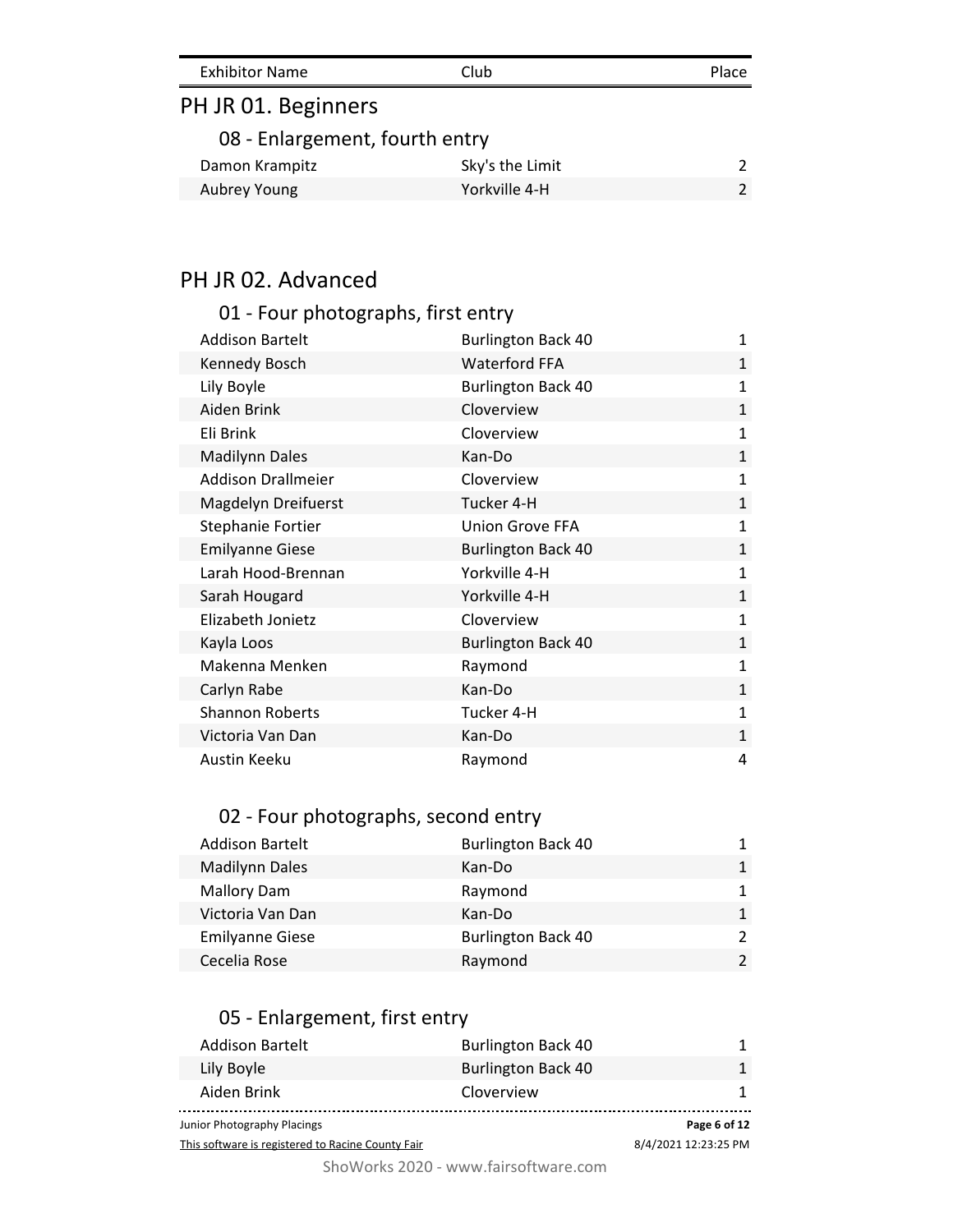| <b>Exhibitor Name</b> | Club | Place |
|-----------------------|------|-------|
|                       |      |       |

## 05 - Enlargement, first entry

| Eli Brink                   | Cloverview                | 1            |
|-----------------------------|---------------------------|--------------|
| Sage Cole                   | <b>Burlington Back 40</b> | $\mathbf 1$  |
| <b>Madilynn Dales</b>       | Kan-Do                    | $\mathbf{1}$ |
| <b>Audrey Deyong</b>        | All 4 One                 | 1            |
| Corinne Deyong              | All 4 One                 | $\mathbf{1}$ |
| Kay Dix                     | Norway                    | $\mathbf{1}$ |
| Kiera Drallmeier            | Cloverview                | $\mathbf{1}$ |
| <b>Magdelyn Dreifuerst</b>  | Tucker 4-H                | 1            |
| <b>Emilyanne Giese</b>      | <b>Burlington Back 40</b> | $\mathbf{1}$ |
| Grace Hansen                | Yorkville 4-H             | $\mathbf{1}$ |
| Henry Hansen                | Yorkville 4-H             | $\mathbf{1}$ |
| Emma Henningfeld            | Cloverview                | 1            |
| Hanna Henningfeld           | Cloverview                | $\mathbf{1}$ |
| Olivia Henningfield         | <b>Burlington Back 40</b> | $\mathbf{1}$ |
| Sarah Henningfield          | <b>Burlington Back 40</b> | $\mathbf 1$  |
| Larah Hood-Brennan          | Yorkville 4-H             | 1            |
| Sarah Hougard               | Yorkville 4-H             | $\mathbf{1}$ |
| Taylor Jacobson             | Cloverview                | $\mathbf{1}$ |
| Andrew Jonietz              | Cloverview                | $\mathbf{1}$ |
| Elizabeth Kalbas            | Yorkville 4-H             | 1            |
| <b>Addison Kinsey</b>       | Cloverview                | $\mathbf{1}$ |
| Nadia Konesko               | Yorkville 4-H             | $\mathbf{1}$ |
| Jacob Kreuscher             | Kan-Do                    | $\mathbf{1}$ |
| <b>Tucker Larose</b>        | <b>Burlington Back 40</b> | 1            |
| Alexandra Lippmann          | Cloverview                | $\mathbf{1}$ |
| Kayla Loos                  | <b>Burlington Back 40</b> | $\mathbf{1}$ |
| Margaret Metzen             | Raymond                   | $\mathbf{1}$ |
| Abigail Nelson              | Yorkville 4-H             | 1            |
| Lillian Nelson              | Yorkville 4-H             | $\mathbf{1}$ |
| Morganne Obrien             | Raymond                   | 1            |
| <b>Taylor Peterson</b>      | Kan-Do                    | 1            |
| Alyssa Petrie-Boehm         | <b>Burlington Back 40</b> | $\mathbf{1}$ |
| Maggie Pulda                | Cloverview                | 1            |
| <b>Shannon Roberts</b>      | Tucker 4-H                | 1            |
| Cecelia Rose                | Raymond                   | $\mathbf{1}$ |
| Ella Schamber               | Yorkville 4-H             | 1            |
| Katelynn Sinner             | Raymond                   | 1            |
| Owen Skewes                 | Yorkville 4-H             | 1            |
| <b>Claire Tornow</b>        | Yorkville 4-H             | 1            |
| Carha Usher                 | Kan-Do                    | $\mathbf{1}$ |
| Johnpaul Usher              | Kan-Do                    | $\mathbf{1}$ |
| Junior Photography Placings |                           | Page 7 of 12 |

This software is registered to Racine County Fair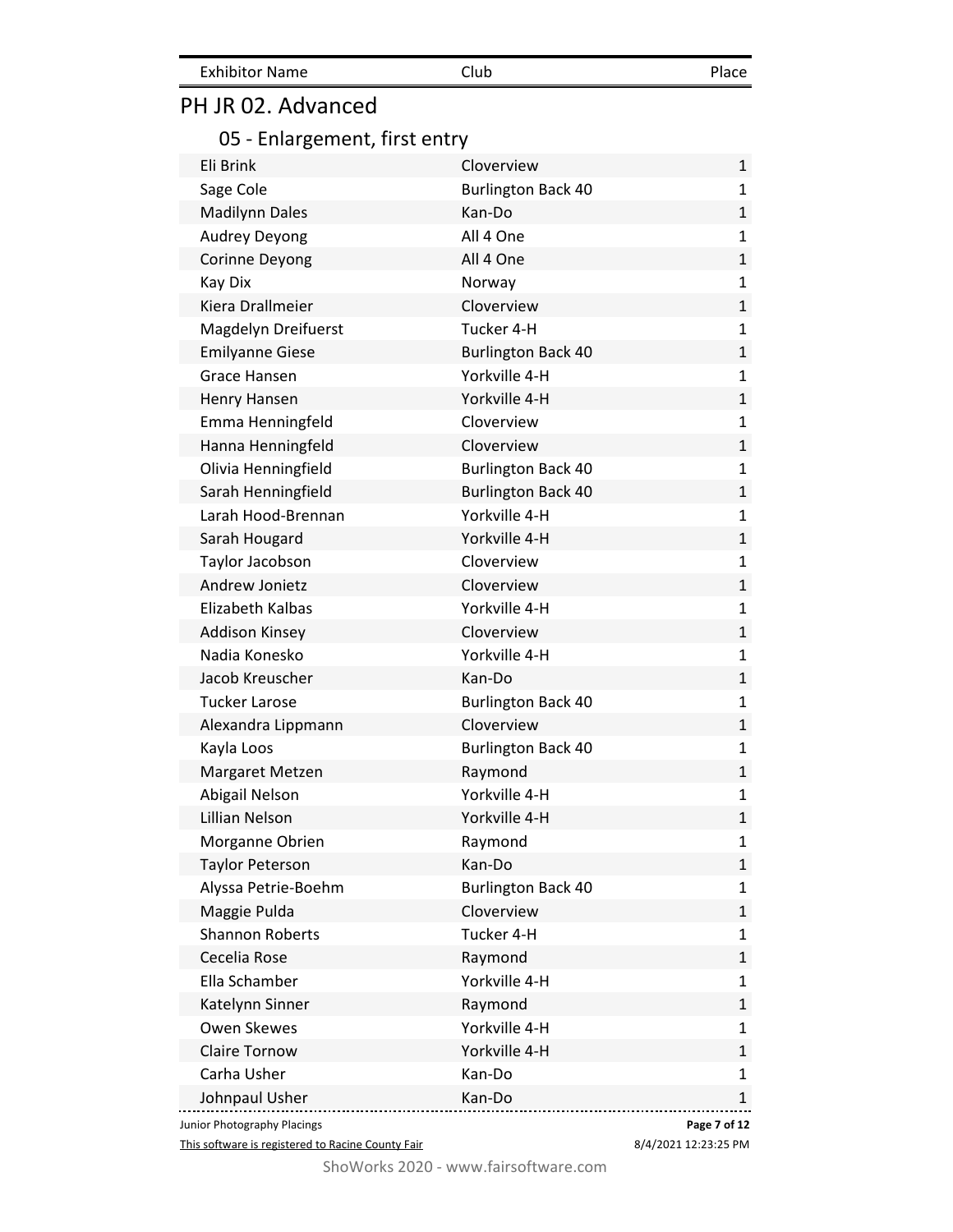#### PH JR 02. Advanced

#### 05 - Enlargement, first entry

| Kate Voge                 | Yorkville 4-H             | 1              |
|---------------------------|---------------------------|----------------|
| Lila Voge                 | Yorkville 4-H             | $\mathbf{1}$   |
| Shelby Wagner             | <b>Waterford FFA</b>      | $\mathbf{1}$   |
| Taylor Wawrzyniakowski    | <b>Burlington Back 40</b> | $\mathbf{1}$   |
| Mia Wilks                 | Honey Creek Hoofers       | $\mathbf{1}$   |
| Courtney Wolfert          | <b>Burlington Back 40</b> | $\mathbf{1}$   |
| Michael Andersen          | Raymond                   | $\overline{2}$ |
| Josiah Deyong             | All 4 One                 | 2              |
| <b>Addison Drallmeier</b> | Cloverview                | $\overline{2}$ |
| Savannah Gellings         | Norway                    | $\overline{2}$ |
| John Hansen               | Yorkville 4-H             | 2              |
| <b>Emily Janes</b>        | <b>Clover Harvest</b>     | $\overline{2}$ |
| Austin Keeku              | Raymond                   | $\overline{2}$ |
| Lilly Skewes              | Yorkville 4-H             | 2              |
| <b>Analiese Tornow</b>    | Yorkville 4-H             | $\overline{2}$ |
| <b>Mallory Dam</b>        | Raymond                   | 3              |
| Makenna Menken            | Raymond                   | 3              |
| Carlyn Rabe               | Kan-Do                    | 3              |

#### 06 - Enlargement, second entry

| <b>Addison Bartelt</b> | <b>Burlington Back 40</b> | $\mathbf{1}$ |
|------------------------|---------------------------|--------------|
| Kennedy Bosch          | <b>Waterford FFA</b>      | $\mathbf{1}$ |
| Lily Boyle             | <b>Burlington Back 40</b> | $\mathbf{1}$ |
| Sage Cole              | <b>Burlington Back 40</b> | $\mathbf{1}$ |
| <b>Madilynn Dales</b>  | Kan-Do                    | $\mathbf{1}$ |
| Audrey Deyong          | All 4 One                 | $\mathbf{1}$ |
| Josiah Deyong          | All 4 One                 | $\mathbf{1}$ |
| Kay Dix                | Norway                    | $\mathbf{1}$ |
| Savannah Gellings      | Norway                    | $\mathbf{1}$ |
| <b>Emilyanne Giese</b> | <b>Burlington Back 40</b> | $\mathbf{1}$ |
| Grace Hansen           | Yorkville 4-H             | $\mathbf{1}$ |
| John Hansen            | Yorkville 4-H             | $\mathbf{1}$ |
| Emma Henningfeld       | Cloverview                | $\mathbf{1}$ |
| Olivia Henningfield    | <b>Burlington Back 40</b> | $\mathbf{1}$ |
| Sarah Hougard          | Yorkville 4-H             | $\mathbf{1}$ |
| Taylor Jacobson        | Cloverview                | $\mathbf{1}$ |
| Austin Keeku           | Raymond                   | $\mathbf{1}$ |
| <b>Tucker Larose</b>   | <b>Burlington Back 40</b> | $\mathbf{1}$ |
| Alexandra Lippmann     | Cloverview                | $\mathbf{1}$ |
| Kayla Loos             | <b>Burlington Back 40</b> | $\mathbf{1}$ |
|                        |                           |              |

Junior Photography Placings

This software is registered to Racine County Fair

**Page 8 of 12**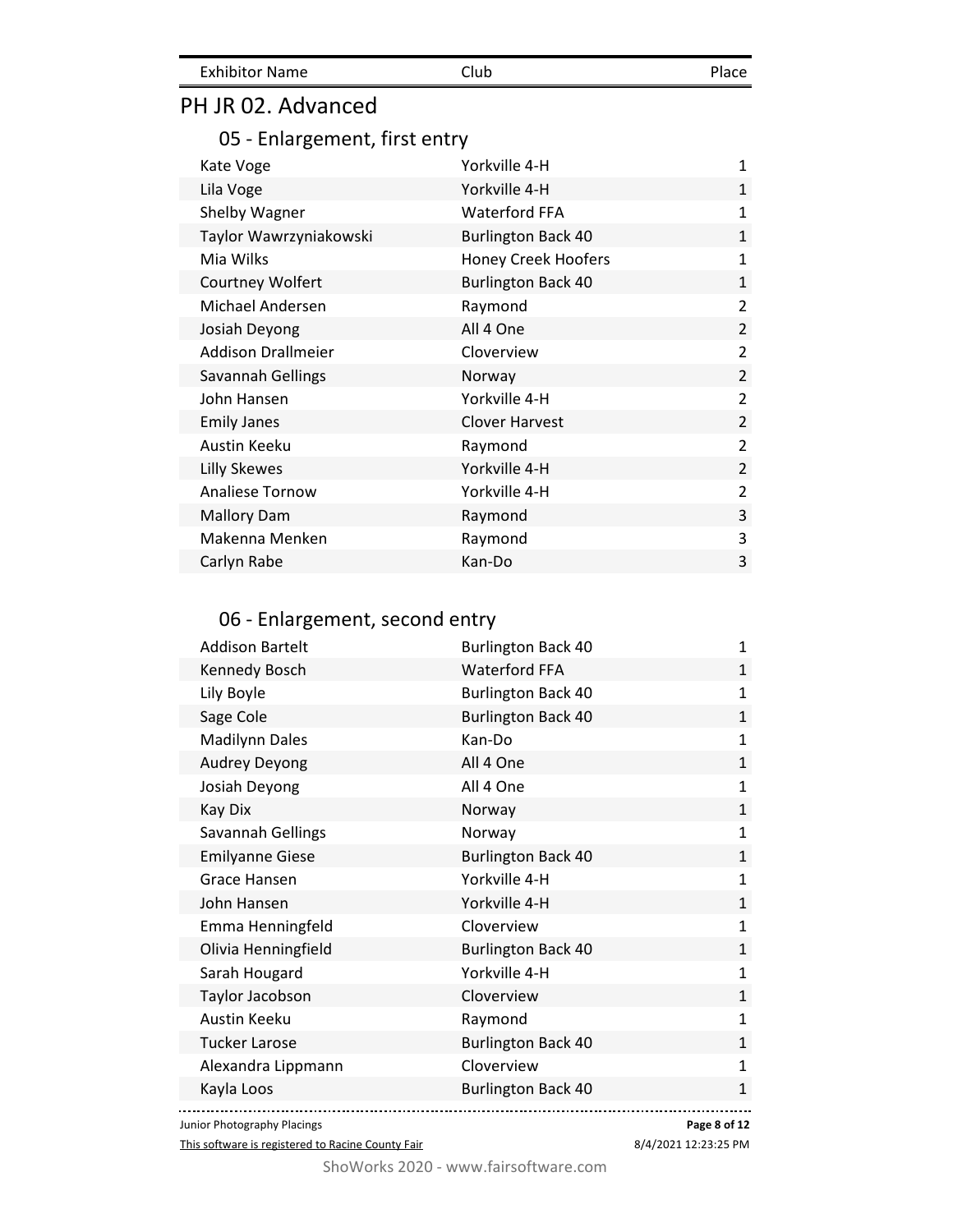| <b>Exhibitor Name</b> | Club | Place |
|-----------------------|------|-------|
|                       |      |       |

#### 06 - Enlargement, second entry

| Margaret Metzen        | Raymond                    | $\mathbf{1}$   |
|------------------------|----------------------------|----------------|
| Abigail Nelson         | Yorkville 4-H              | $\mathbf 1$    |
| Lillian Nelson         | Yorkville 4-H              | $\mathbf{1}$   |
| Morganne Obrien        | Raymond                    | $\mathbf{1}$   |
| <b>Taylor Peterson</b> | Kan-Do                     | $\mathbf 1$    |
| Alyssa Petrie-Boehm    | <b>Burlington Back 40</b>  | $\mathbf 1$    |
| Maggie Pulda           | Cloverview                 | $\mathbf{1}$   |
| Carlyn Rabe            | Kan-Do                     | $\mathbf 1$    |
| <b>Shannon Roberts</b> | Tucker 4-H                 | $\mathbf 1$    |
| Cecelia Rose           | Raymond                    | $\mathbf 1$    |
| Ella Schamber          | Yorkville 4-H              | $\mathbf 1$    |
| <b>Lilly Skewes</b>    | Yorkville 4-H              | $\mathbf{1}$   |
| Owen Skewes            | Yorkville 4-H              | $\mathbf 1$    |
| <b>Claire Tornow</b>   | Yorkville 4-H              | $\mathbf 1$    |
| Victoria Van Dan       | Kan-Do                     | $\mathbf 1$    |
| Kate Voge              | Yorkville 4-H              | $\mathbf{1}$   |
| Lila Voge              | Yorkville 4-H              | $\mathbf 1$    |
| Shelby Wagner          | <b>Waterford FFA</b>       | $\mathbf{1}$   |
| Mia Wilks              | <b>Honey Creek Hoofers</b> | $\mathbf 1$    |
| Michael Andersen       | Raymond                    | $\overline{2}$ |
| Corinne Deyong         | All 4 One                  | $\overline{2}$ |
| Kiera Drallmeier       | Cloverview                 | $\overline{2}$ |
| Stephanie Fortier      | <b>Union Grove FFA</b>     | $\overline{2}$ |
| Henry Hansen           | Yorkville 4-H              | $\overline{2}$ |
| Elizabeth Kalbas       | Yorkville 4-H              | $\overline{2}$ |
| <b>Addison Kinsey</b>  | Cloverview                 | $\overline{2}$ |
| Nadia Konesko          | Yorkville 4-H              | $\overline{2}$ |
| Jacob Kreuscher        | Kan-Do                     | $\overline{2}$ |
| Katelynn Sinner        | Raymond                    | $\overline{2}$ |
| <b>Analiese Tornow</b> | Yorkville 4-H              | $\overline{2}$ |
| Taylor Wawrzyniakowski | <b>Burlington Back 40</b>  | 2              |
| Courtney Wolfert       | <b>Burlington Back 40</b>  | $\overline{2}$ |
| <b>Emily Janes</b>     | <b>Clover Harvest</b>      | 3              |
| Makenna Menken         | Raymond                    | 3              |
| Carha Usher            | Kan-Do                     | 3              |
|                        |                            |                |

#### 07 - Enlargement, third entry

| Sage Cole                                         | <b>Burlington Back 40</b> |                      |
|---------------------------------------------------|---------------------------|----------------------|
| <b>Mallory Dam</b>                                | Raymond                   |                      |
| Corinne Deyong                                    | All 4 One                 |                      |
| Junior Photography Placings                       |                           | Page 9 of 12         |
| This software is registered to Racine County Fair |                           | 8/4/2021 12:23:25 PM |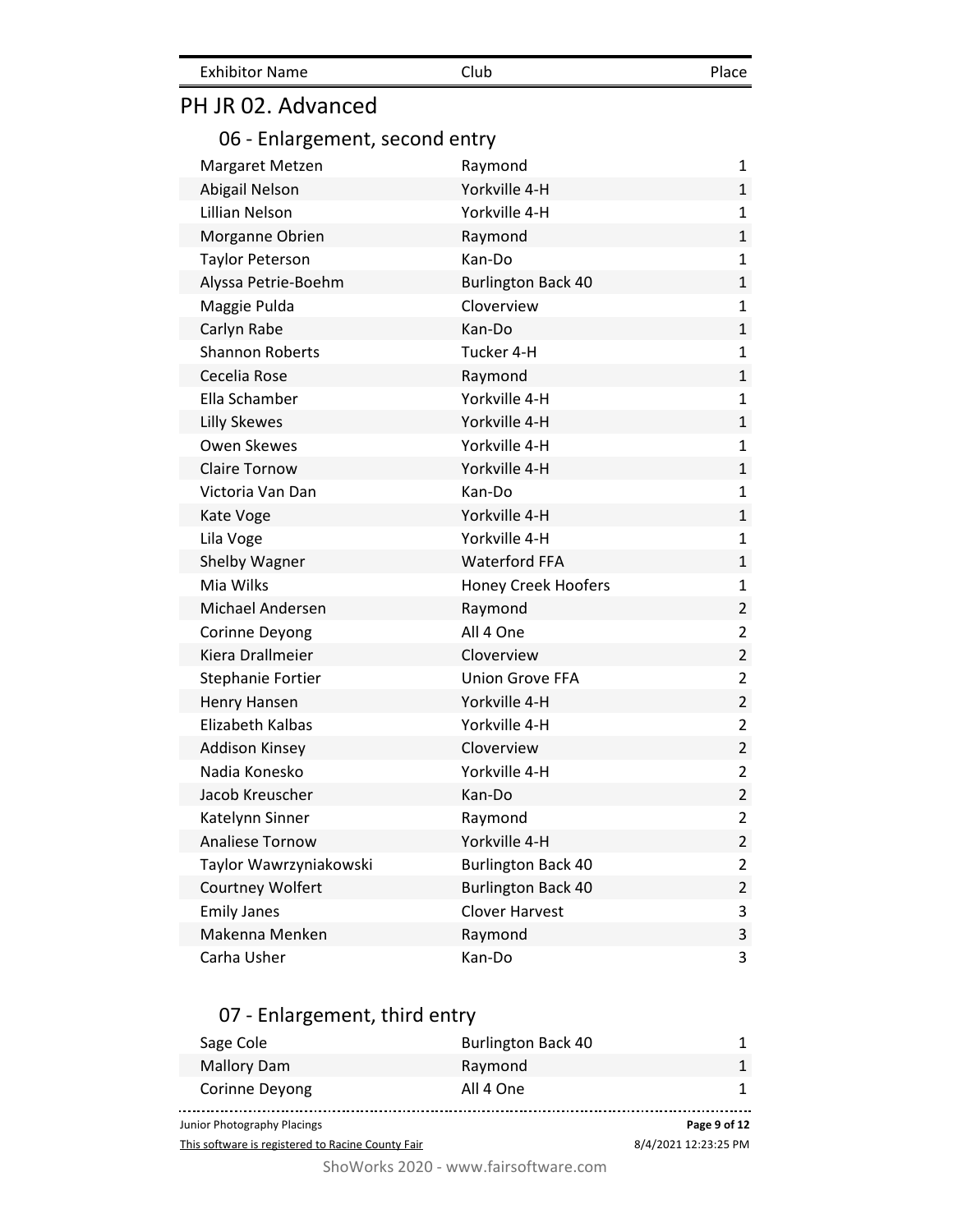#### PH JR 02. Advanced

#### 07 - Enlargement, third entry

| John Hansen            | Yorkville 4-H             | 1                       |
|------------------------|---------------------------|-------------------------|
| Emma Henningfeld       | Cloverview                | 1                       |
| Olivia Henningfield    | <b>Burlington Back 40</b> | $\mathbf 1$             |
| Sarah Hougard          | Yorkville 4-H             | $\mathbf{1}$            |
| Taylor Jacobson        | Cloverview                | $\mathbf{1}$            |
| Elizabeth Kalbas       | Yorkville 4-H             | $\mathbf{1}$            |
| <b>Addison Kinsey</b>  | Cloverview                | $\mathbf{1}$            |
| <b>Tucker Larose</b>   | <b>Burlington Back 40</b> | $\mathbf{1}$            |
| Alexandra Lippmann     | Cloverview                | $\mathbf 1$             |
| Makenna Menken         | Raymond                   | $\mathbf{1}$            |
| Margaret Metzen        | Raymond                   | $\mathbf 1$             |
| Abigail Nelson         | Yorkville 4-H             | $\mathbf{1}$            |
| Lillian Nelson         | Yorkville 4-H             | $\mathbf 1$             |
| <b>Taylor Peterson</b> | Kan-Do                    | $\mathbf{1}$            |
| <b>Shannon Roberts</b> | Tucker 4-H                | $\mathbf{1}$            |
| Ella Schamber          | Yorkville 4-H             | $\mathbf 1$             |
| Katelynn Sinner        | Raymond                   | $\mathbf{1}$            |
| <b>Lilly Skewes</b>    | Yorkville 4-H             | $\mathbf 1$             |
| Owen Skewes            | Yorkville 4-H             | $\mathbf{1}$            |
| Analiese Tornow        | Yorkville 4-H             | $\mathbf{1}$            |
| <b>Claire Tornow</b>   | Yorkville 4-H             | $\mathbf{1}$            |
| Carha Usher            | Kan-Do                    | $\mathbf{1}$            |
| Kate Voge              | Yorkville 4-H             | $\mathbf 1$             |
| Lila Voge              | Yorkville 4-H             | $\mathbf{1}$            |
| Taylor Wawrzyniakowski | <b>Burlington Back 40</b> | $\mathbf{1}$            |
| Courtney Wolfert       | <b>Burlington Back 40</b> | $\mathbf{1}$            |
| Kennedy Bosch          | <b>Waterford FFA</b>      | $\overline{2}$          |
| Josiah Deyong          | All 4 One                 | $\overline{2}$          |
| <b>Kay Dix</b>         | Norway                    | $\overline{2}$          |
| Savannah Gellings      | Norway                    | $\overline{\mathbf{c}}$ |
| Henry Hansen           | Yorkville 4-H             | $\overline{2}$          |
| Stephanie Fortier      | <b>Union Grove FFA</b>    | 3                       |
| <b>Emily Janes</b>     | <b>Clover Harvest</b>     | 3                       |
| Morganne Obrien        | Raymond                   | 3                       |
| Carlyn Rabe            | Kan-Do                    | 4                       |
|                        |                           |                         |

#### 08 - Enlargement, fourth entry

| Kennedy Bosch               | <b>Waterford FFA</b>      |               |
|-----------------------------|---------------------------|---------------|
| Sage Cole                   | <b>Burlington Back 40</b> |               |
| Mallory Dam                 | Raymond                   |               |
| Junior Photography Placings |                           | Page 10 of 12 |
|                             |                           | .             |

This software is registered to Racine County Fair

8/4/2021 12:23:25 PM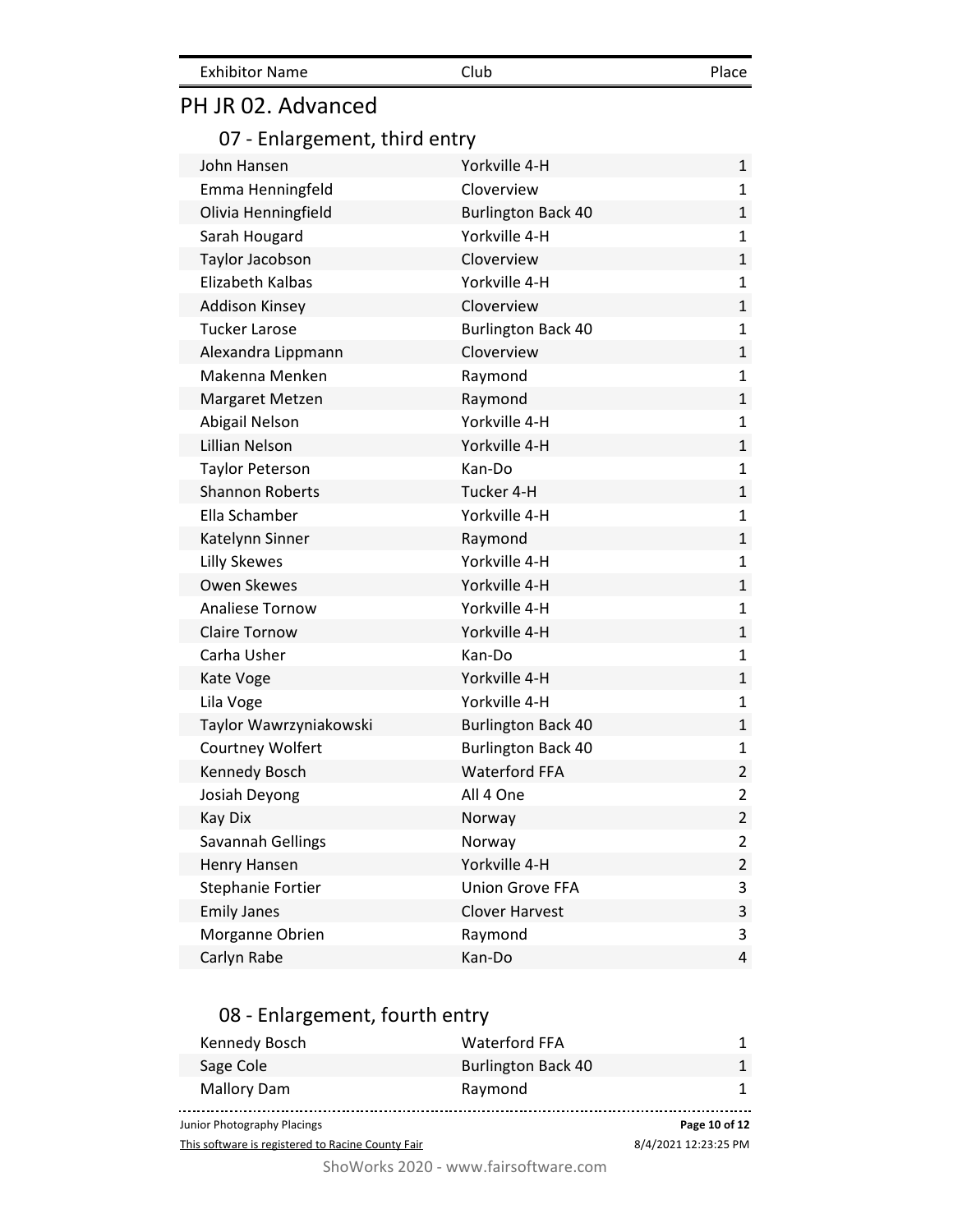| <b>Exhibitor Name</b> | Club | Place |
|-----------------------|------|-------|
|                       |      |       |

#### 08 - Enlargement, fourth entry

| Stephanie Fortier      | <b>Union Grove FFA</b>    | $\mathbf{1}$   |
|------------------------|---------------------------|----------------|
| Savannah Gellings      | Norway                    | 1              |
| Olivia Henningfield    | <b>Burlington Back 40</b> | $\mathbf{1}$   |
| Elizabeth Kalbas       | Yorkville 4-H             | $\mathbf{1}$   |
| <b>Tucker Larose</b>   | <b>Burlington Back 40</b> | 1              |
| Margaret Metzen        | Raymond                   | 1              |
| Abigail Nelson         | Yorkville 4-H             | $\mathbf 1$    |
| Lillian Nelson         | Yorkville 4-H             | $\mathbf{1}$   |
| Ella Schamber          | Yorkville 4-H             | $\mathbf{1}$   |
| Katelynn Sinner        | Raymond                   | $\mathbf{1}$   |
| <b>Lilly Skewes</b>    | Yorkville 4-H             | $\mathbf{1}$   |
| <b>Analiese Tornow</b> | Yorkville 4-H             | $\mathbf{1}$   |
| <b>Claire Tornow</b>   | Yorkville 4-H             | 1              |
| Carha Usher            | Kan-Do                    | $\mathbf{1}$   |
| Victoria Van Dan       | Kan-Do                    | $\mathbf 1$    |
| Kate Voge              | Yorkville 4-H             | $\mathbf{1}$   |
| Lila Voge              | Yorkville 4-H             | $\mathbf{1}$   |
| Taylor Wawrzyniakowski | <b>Burlington Back 40</b> | $\mathbf{1}$   |
| Courtney Wolfert       | <b>Burlington Back 40</b> | 1              |
| Kay Dix                | Norway                    | $\overline{2}$ |
| Taylor Jacobson        | Cloverview                | $\overline{2}$ |
| <b>Addison Kinsey</b>  | Cloverview                | $\overline{2}$ |
| Morganne Obrien        | Raymond                   | $\overline{2}$ |
| Owen Skewes            | Yorkville 4-H             | $\overline{2}$ |
| <b>Emily Janes</b>     | <b>Clover Harvest</b>     | 4              |
|                        |                           |                |

## PH JR 03. Digitally Enhanced Photography

# 01 - First entry, single photograph

| Lily Boyle         | <b>Burlington Back 40</b> |              |
|--------------------|---------------------------|--------------|
| Savannah Gellings  | Norway                    | 1            |
| Larah Hood-Brennan | Yorkville 4-H             | 1            |
| <b>Emily Janes</b> | <b>Clover Harvest</b>     | $\mathbf{1}$ |
| Stephen Janes      | Clover Harvest            | $\mathbf{1}$ |
| Elizabeth Kalbas   | Yorkville 4-H             | $\mathbf{1}$ |
| Damon Krampitz     | Sky's the Limit           | 1            |
| Sam Matuszek       | Raymond                   | $\mathbf{1}$ |
| Makenna Menken     | Raymond                   | $\mathbf{1}$ |
| Ella Mosley        | Raymond                   | 1            |
|                    |                           |              |

Junior Photography Placings

. . . . . . . **Page 11 of 12**

. . . . .

This software is registered to Racine County Fair